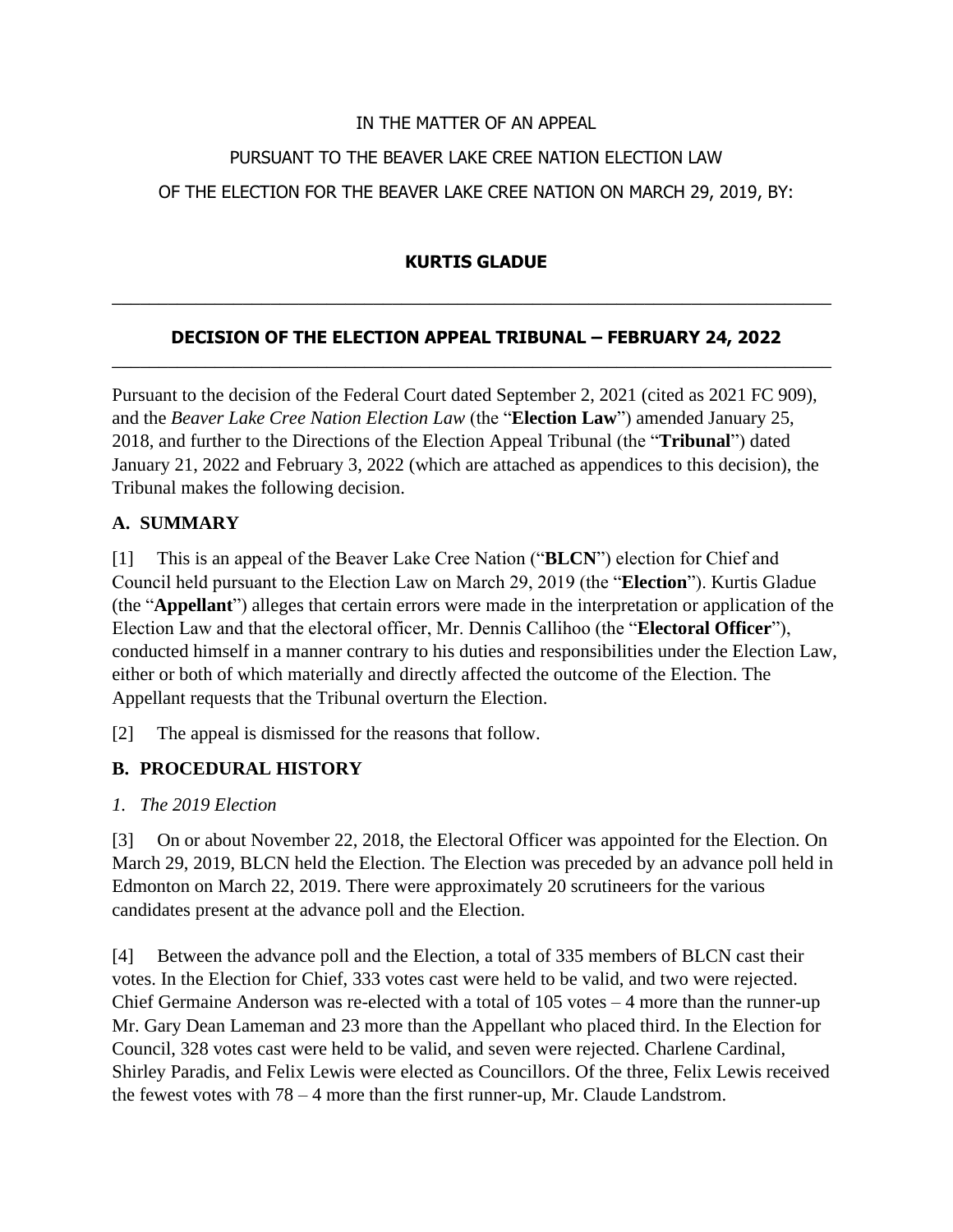### *2. The Appeal*

[5] On April 3, 2019, the Appellant appealed the Election results pursuant to section 15.11 of the Election Law. Generally, the Appellant alleged that: (a) there was an error made in the interpretation or application of the Election Law which materially and directly affected the outcome of the Election; and (b) the Electoral Officer conducted himself in a manner contrary to his duties and responsibilities under the Election Law in a manner which materially and directly affected the outcome of the Election. Specifically, the grounds of appeal put forward by the Appellant are as follows:

- a) the Electors' List was posted late in contravention of section 9.10 of the Election Law;
- b) the interpreters appointed to be present at each polling place were related to the candidates and could have easily influenced the vote of electors;
- c) the ballots were not checked by the Electoral Officer or his deputy for the Electoral Officer's initials before being placed in the ballot box, and the electors were allowed to place their ballots directly into the ballot box, contrary to section 11.13 of the Election Law; and
- d) three electors were assisted in voting by a family member and/or interpreter rather than the Electoral Officer or his deputy, and they were present in the voting compartment in contravention of section 11.14 of the Election Law.

[6] By letter dated April 17, 2019, the previously constituted Election Appeal Tribunal, having concluded that the evidence presented was not sufficient to determine that the Election outcome was materially and directly affected by the grounds outlined by the Appellant, rejected the Appellant's appeal.

### *3. The decision of the Federal Court dated September 2, 2021(cited as 2021 FC 909)*

[7] Subsequent to his appeal being rejected by the previously constituted Election Appeal Tribunal, the Appellant applied to the Federal Court for judicial review of the previously constituted Election Appeal Tribunal's decision. In allowing the application, Justice Favel concluded that the Election Law Committee which appointed the Election Appeal Tribunal was not functioning and, therefore, the Election Appeal Tribunal was improperly constituted. Having decided the application on this basis, Justice Favel found it unnecessary to consider the merits of the Election Appeal Tribunal's decision.

[8] To ensure that BLCN's jurisdiction was respected, Justice Favel ordered that a new Election Appeal Tribunal be appointed by a fully functioning Election Law Committee to consider the Appellant's appeal afresh. Justice Favel also urged the to-be-appointed Election Appeal Tribunal to develop simple rules of procedure, including quorum requirements and majority decision-making. In his order (which is attached as an appendix to this decision), Justice Favel specified, among other things, that the to-be-appointed Election Appeal Tribunal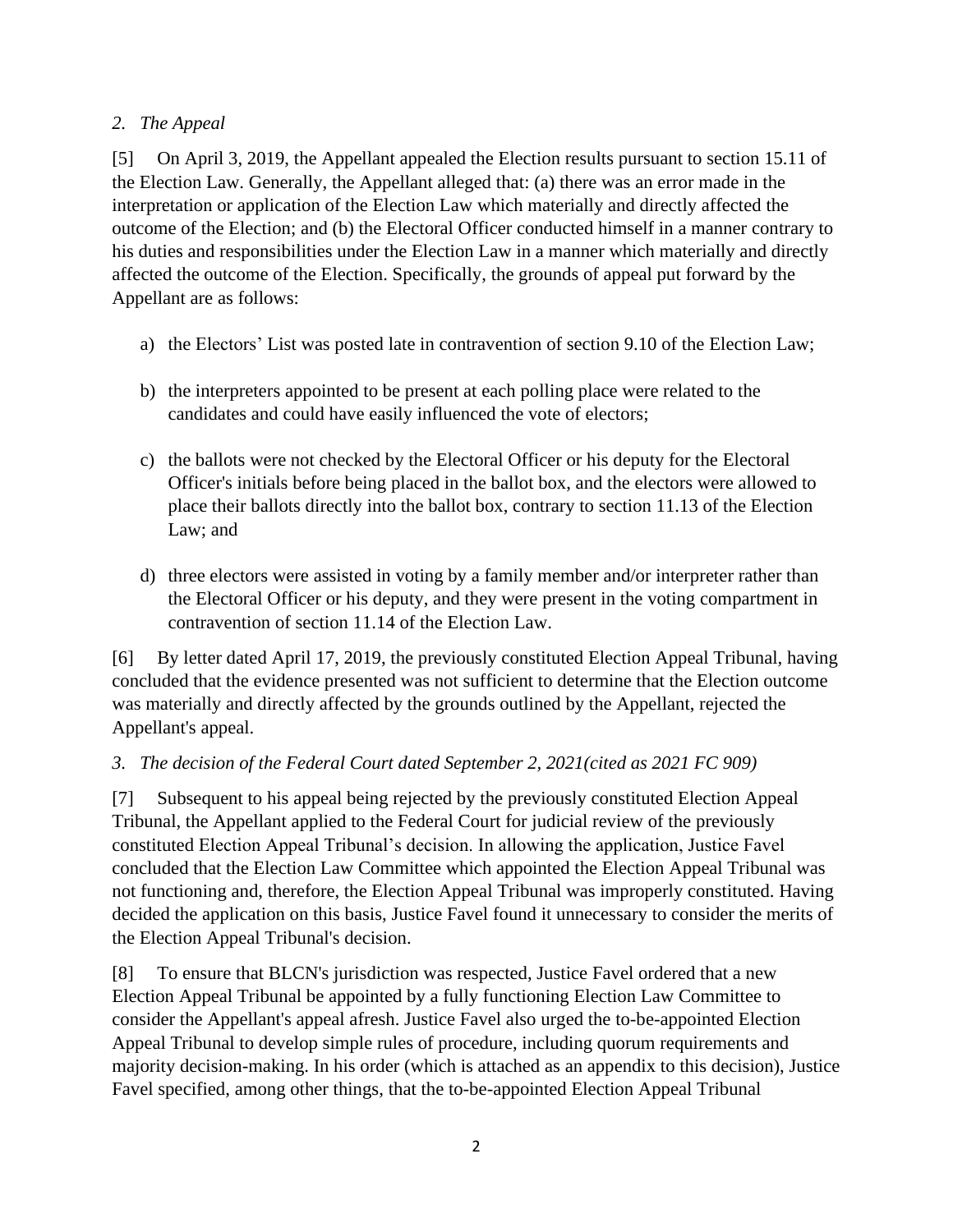"…consider the information before the previously appointed Tribunal and determine the appeal in accordance with the Election Law."

### *4. Appointment of the Tribunal and Appeal Community Meeting*

[9] On January 10, 2022, the Tribunal, consisting of Stephen Mussell, Lowa Beebe, and Nicole Hajash, was appointed by a fully functioning Election Law Committee.

[10] The Tribunal issued Directions on January 21, 2022, and February 3, 2022, which outlined that an Appeal Community Meeting would take place on February 10, 2022, included procedures for the manner in which the meeting would take place to review the appeal, and, in accordance with Justice Favel's decision, established the Tribunal's rules of procedure. The Tribunal determined that an Appeal Community Meeting was appropriate for transparency in the process, and in order to:

- a) provide the parties with an opportunity to present their written evidence verbally;
- b) allow the parties to ask each other and the Electoral Officer questions; and
- c) allow for the Appellant to reply to the written responses of the Electoral Officer and Chief and Council to his appeal.

[11] The Appeal Community Meeting took place on February 10, 2022, over Zoom and not in person due to the ongoing impacts of the COVID-19 pandemic and the omicron variant that was circulating at the time. The Appeal Community Meeting was open to BLCN membership to observe.

[12] The following persons participated in the Appeal Community Meeting:

- a) the Tribunal;
- b) Elisa Penn, legal counsel for the Tribunal;
- c) the Appellant and the Appellant's legal counsel, Janet Hutchison;
- d) Robin Gage, legal counsel for the respondent BLCN; and
- e) the Electoral Officer.

The Appeal Community Meeting was also attended by BLCN members. The Appeal Community Meeting was chaired by Tribunal member Lowa Beebe and moderated by the Tribunal's legal counsel, Elisa Penn.

[13] The Tribunal extends its gratitude to all involved for taking time to participate in the Appeal Community Meeting on February 10, 2022, that enabled us to hear directly from various parties, including the Appellant, on this matter of great importance to BLCN.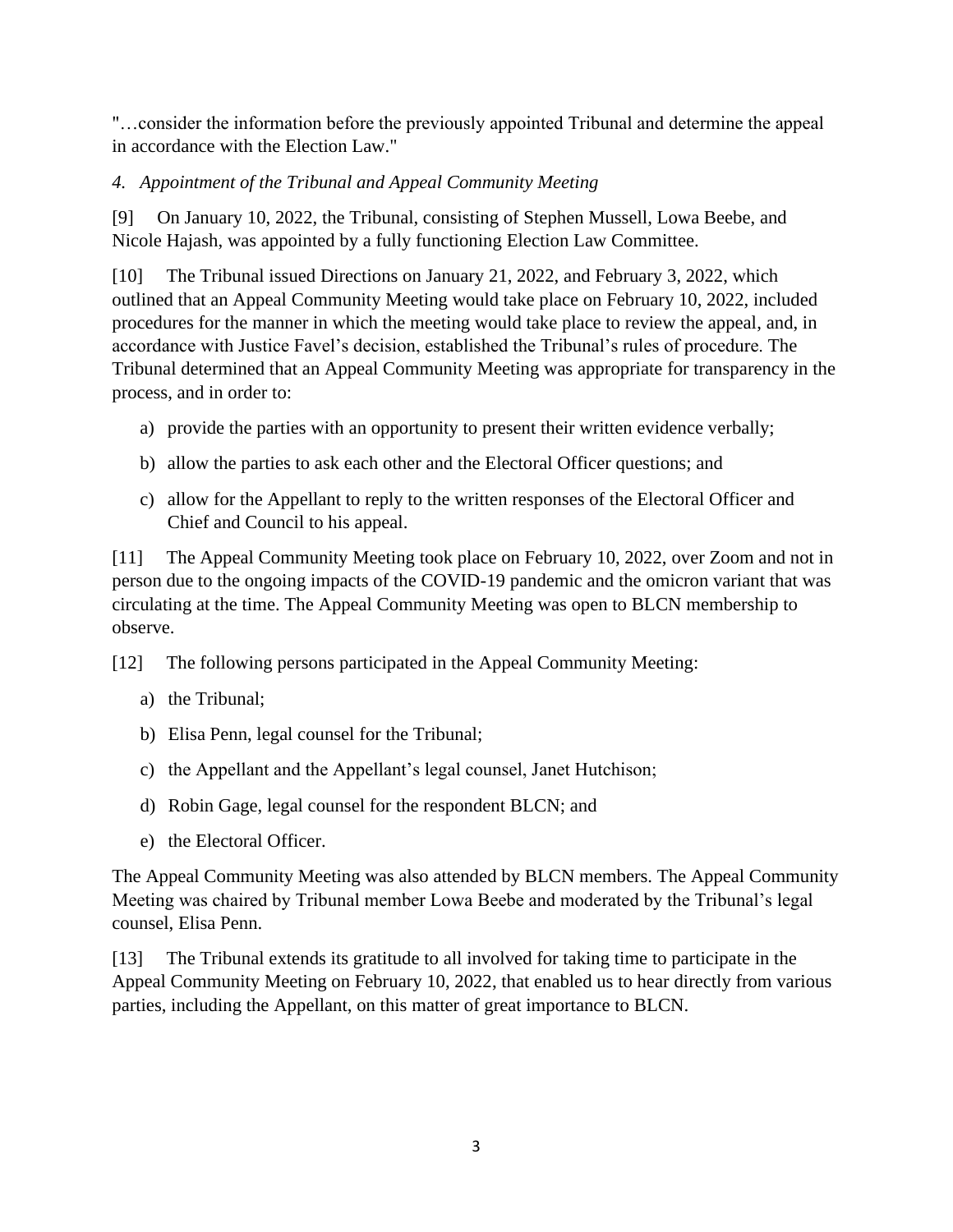### **C. THE ELECTORAL OFFICER'S CONDUCT**

[14] Before setting out the Tribunal's reasoning and decision, the Tribunal is compelled to comment on the conduct of the Electoral Officer both with respect to the Election generally and at the Appeal Community Meeting.

[15] In his written response to the Appellant's appeal, the Electoral Officer referenced his "common practice" as justification for failing to adhere to the Election Law, which breaches are detailed below. At the Appeal Community Meeting, the Electoral Officer stated, among other things, that when he is appointed to be the electoral officer of a First Nation's Election, the Election becomes his Election. He appeared to suggest that it is within his power to conduct elections how he sees fit regardless of the election laws put in place by the First Nation. With respect, the Tribunal believes the Electoral Officer's position to be deeply misguided and disrespectful.

[16] Many First Nations, including BLCN, have developed and adopted election laws, codes, and procedures pursuant to their Indigenous laws, in accordance with their methods of governance, and often at great effort and expense to the First Nation. In BLCN's case, and as set out in the preamble to the Election Law, the members of BLCN participated in the discussions and drafting of the Election Law. Further, the Election Law was passed as an aspect of BLCN's commitment "…to living and promoting the values to ensure MIYO-WIYCIHTOWIN and MIYO-WAHKOHTOWIN amongst [BLCN] members and within the community."

[17] Having participated in and conducted First Nations elections, the Tribunal is sympathetic to the fact that electoral officers will, from time to time, be required to fill in gaps that exist in a First Nation's election law, code, or procedure. Electoral officers may also be forced to make difficult decisions when, for instance, an election law, code, or procedure is ambiguous or internally contradictory. That is not what happened in the Election.

[18] By his own admission, the Electoral Officer deliberately and flagrantly ignored the procedures set out in the Election Law. That is unacceptable. First Nations pass election laws, codes, and procedures and engage electoral officers with the full and reasonable expectation that their laws will be respected and followed to the greatest extent possible. When electoral officers fail to do so, they expose the First Nation to potential liability and throw the election results into doubt. Even where violations of election laws, codes, or procedures do not rise to the level of requiring that an election be overturned, as we have found in this appeal, they undoubtedly create doubt and suspicion in the minds of the First Nation's electors as to the validity of their own elections and the efficacy of their own laws. First Nations and their electors deserve far more.

[19] We urge the Electoral Officer not to take the trust First Nations place in him lightly. First Nations, including BLCN, have developed and adopted election laws, codes, and procedures for a reason. That reason is most certainly not to have their laws, codes, and procedures ignored at the whim of an electoral officer in favour of personal preference or common practice. Indigenous laws are *laws*, and they must be treated as such.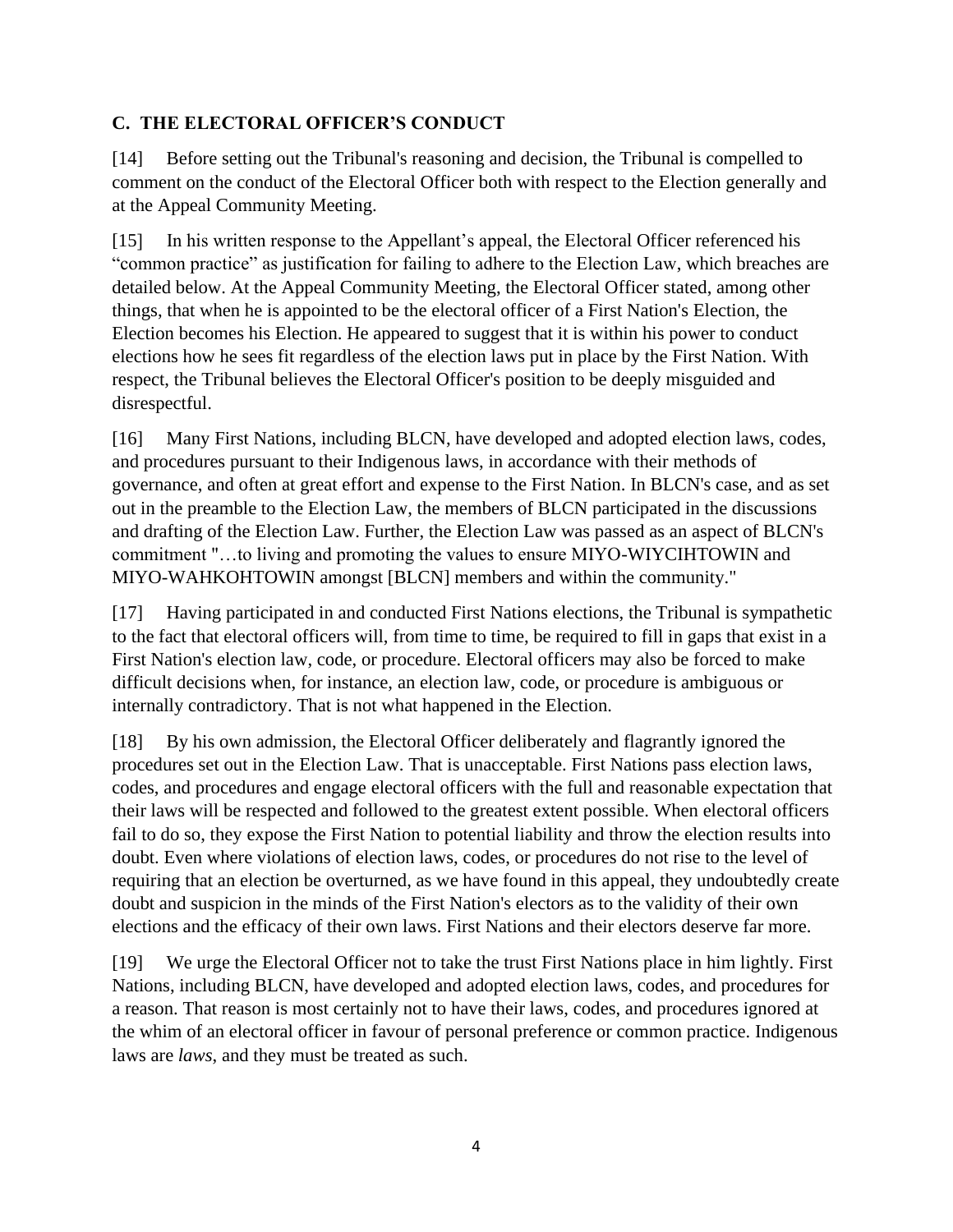[20] Concerning the conduct of the Electoral Officer at the Appeal Community Meeting, the Tribunal was deeply troubled by the Electoral Officer's disrespectful behaviour towards the Appellant's legal counsel and the Electoral Officer's clear lack of preparation for the Appeal Community Meeting.

[21] As with the Election Law, the Appeal Community Meeting was a process undertaken pursuant to and in accordance with BLCN's Indigenous law. The Tribunal undertook such a process with the express consideration that such a process was wholly consistent with the spirit and intent of the Election Law. Accordingly, the Tribunal fully and, in our opinion, reasonably expected that all involved would take the process seriously and act respectfully. The Electoral Officer did neither of those things.

[22] The Electoral Officer's responses to Appellant counsel's questions were rude and evasive. The Electoral Officer's inability to answer even the simplest questions asked by Appellant counsel and the Tribunal relating to his conduct of the Election was shocking. It is worth reiterating that members of BLCN were invited by the Tribunal to attend the Appeal Community Meeting, and no small number did attend. They witnessed the Electoral Officer's behaviour firsthand. Again, First Nations and their electors deserve far more from those trusted with and engaged in conducting their elections.

[23] As Indigenous people trained in western law, we have obligations grounded not only in western law but also in Indigenous law. It is imperative that we give life and legitimacy to Indigenous law. If we as Indigenous people do not respect and abide by Indigenous law, we cannot advocate in more than rhetorical terms for Indigenous law to be taken seriously as law. In doing so, we undermine our own ability to govern ourselves and our territories as selfdetermining peoples. It is out of an abundance of love and respect for all Indigenous peoples that we offer the foregoing comments, with no ill feelings or intent.

# **D. FINDINGS OF FACT**

[24] Various facts related to the Appellant's grounds of appeal were admitted and uncontroverted. For convenience, we have set out these facts below, together with those facts that the Tribunal has found, each under the related ground of appeal.

# *a. The Electors' List was posted late in contravention of section 9.10 of the Election Law.*

[25] The Tribunal finds that the Electors' List was posted late in contravention of section 9.10 of the Election Law. The Electoral Officer was required to prepare and post the Electors' List at least four weeks before BLCN's nomination meeting. The nomination meeting was held on February 1, 2019. However, the Electors' List was not posted and made available until on or about March 1, 2019.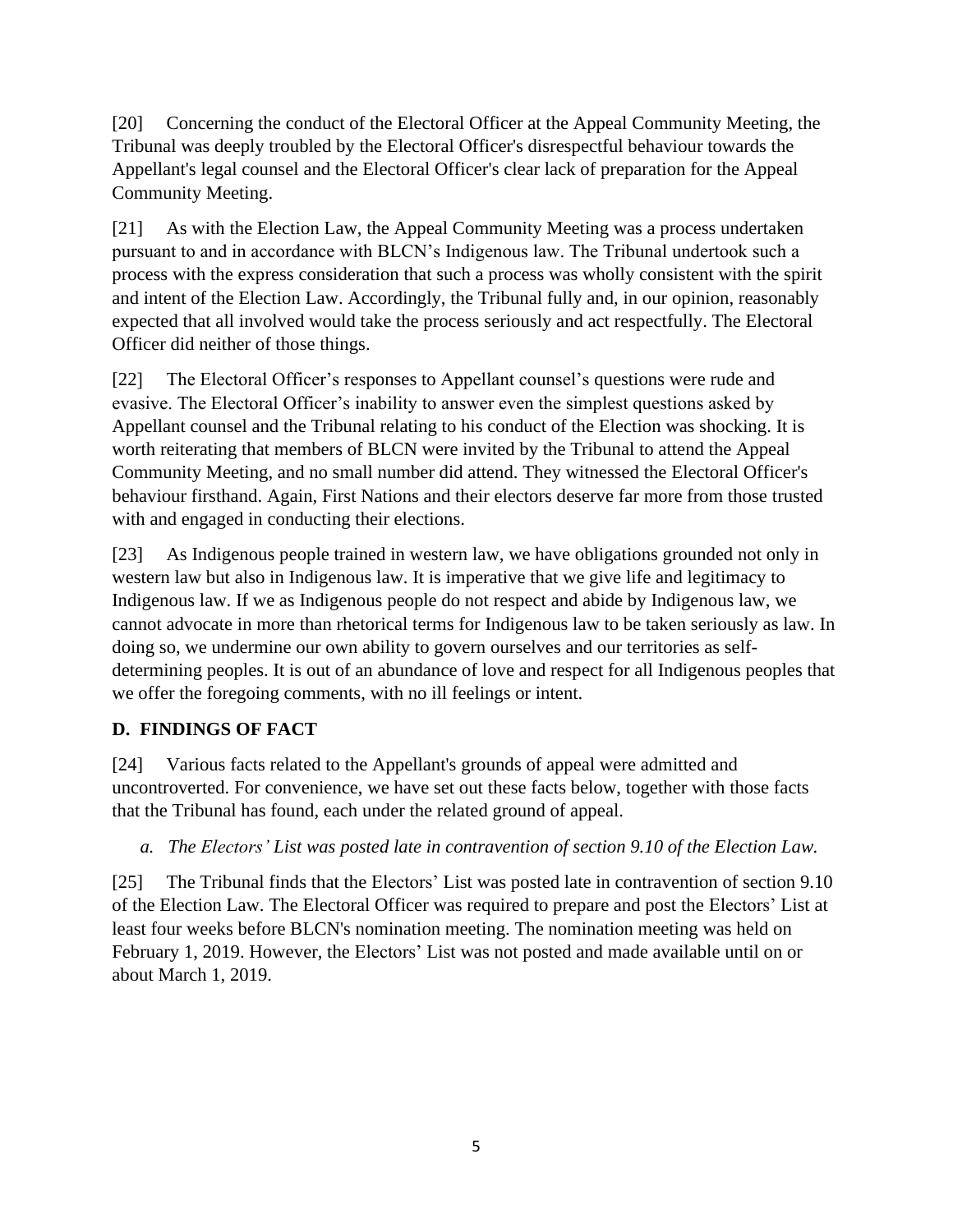*b. The interpreters appointed to be present at each polling place were related to the candidates and could have easily influenced the vote of electors.*

[26] The Tribunal finds that the interpreters appointed for the advance poll and the Election, Louise (Lewis) Adby and Marilyn Gladue, are closely related to one or more candidates in the Election, and that Louise (Lewis) Adby is the mother of Councillor Felix Lewis.

*c. The ballots were not checked by the Electoral Officer or his deputy for the Electoral Officer's initials before being placed in the ballot box, and the electors were allowed to place their ballots directly into the ballot box, contrary to section 11.13 of the Election Law.*

[27] The Tribunal finds that the electors' ballots were not checked by the Electoral Officer or his deputy for the Electoral Officer's initials before being placed in the ballot box, and the electors were allowed to place their ballots directly into the ballot box, contrary to section 11.13 of the Election Law. However, the Tribunal accepts the Electoral Officer's evidence that all ballots were accounted for which were issued and deposited in the ballot box and that all such ballots had the initials of the Electoral Officer or his deputy on them when counted.

*d. Three electors were assisted in voting by a family member and/or interpreter rather than the Electoral Officer or his deputy. They were present in the voting compartment in contravention of section 11.14 of the Election Law.*

[28] The Tribunal finds that three electors were assisted in voting by a family member and/or interpreter rather than the Electoral officer or his deputy and were present in the voting compartment in contravention of section 11.14 of the Election Law.

### **E. APPLICABLE STANDARD FOR THE TRIBUNAL'S REVIEW AND EVIDENCE REVIEWED**

### *1. Applicable Standards*

[29] The role of the Tribunal is to decide whether the evidence submitted by the Appellant is, as set out in section 15.8 of the Election Law, sufficient for the Tribunal to determine that the error or conduct alleged by the Appellant "materially and directly affected the outcome of the Election". This standard is the standard referred to and accepted by all parties. We note that a different standard, unreferenced by any party, is set out in section 15.15 of the Election Law: "that might have affected the outcome of the election". Despite this, regardless of which standard is applied, the Tribunal's decision in this appeal would not change. The Appellant must prove the appeal on a "balance of probabilities," which means that it is "more likely than not" the ground of appeal is proven and that it materially and directly affected the outcome of the Election. It is not sufficient for the Appellant to simply prove that a breach or breaches of the Election Law occurred; such breach or breaches must be shown by the Appellant to have, on a balance of probabilities, materially and directly affected the outcome of the Election.

### *2. Evidence and Materials Reviewed*

[30] In preparing this decision, the Tribunal has thoroughly reviewed the following: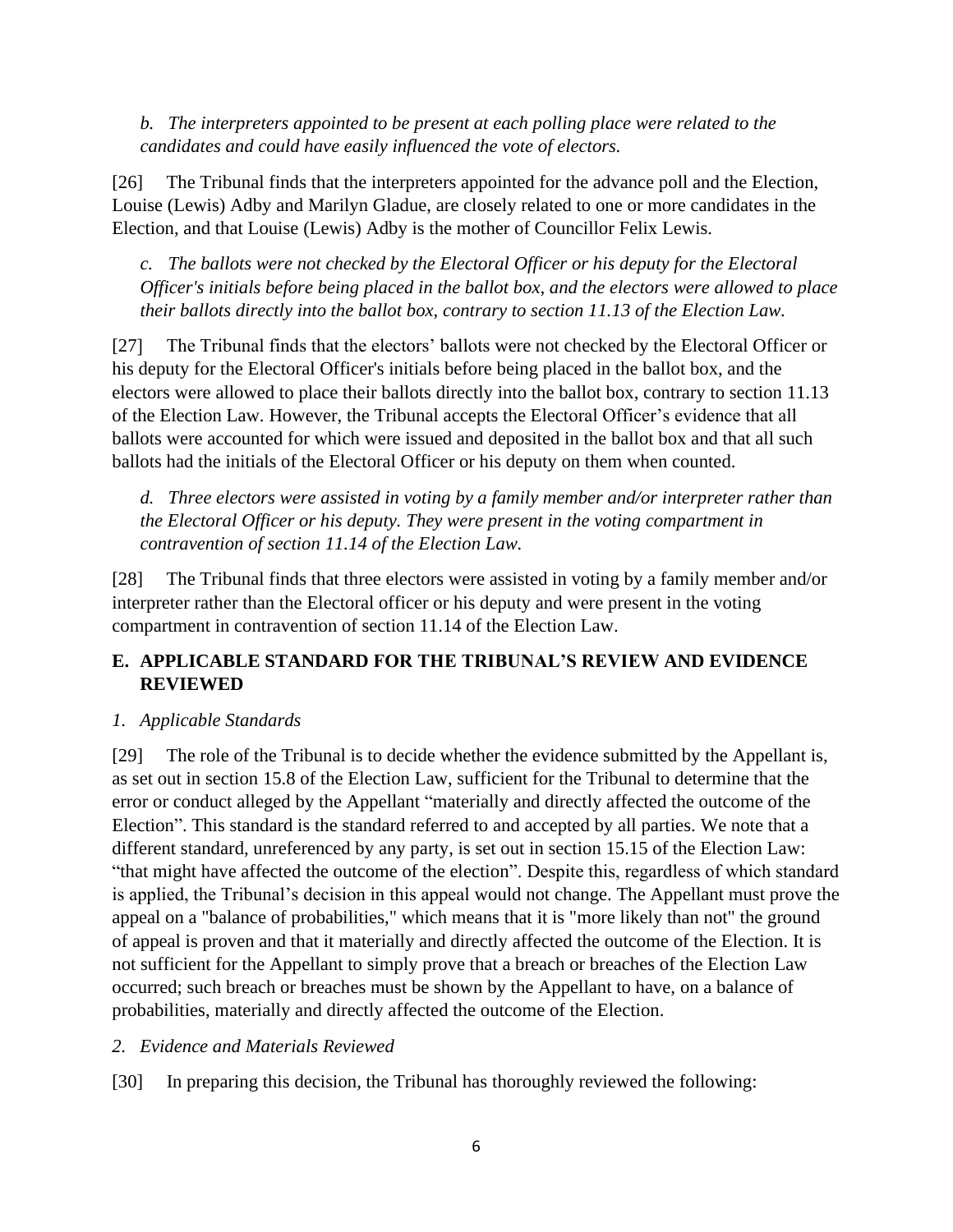- a) the decision of the Federal Court dated September 2, 2021(cited as 2021 FC 909);
- b) the Certified Tribunal Record containing:
	- i. the Election Law,
	- ii. the Appellant's appeal submission,
	- iii. the Electoral Officer's response to the Appellant's appeal submission,
	- iv. BLCN's response to the Appellant's appeal submission,
	- v. email exchange between the BLCN Membership Clerk and members of the previously constituted Election Appeal Tribunal, and
	- vi. the previously constituted Election Appeal Tribunal's decision;
- c) documents provided by the Electoral Officer, including:
	- i. Statement of Votes for the Election of Chief,
	- ii. Statement of Votes for the Election of Councillors,
	- iii. Statement of Votes for the elected candidates,
	- iv. Notice of Elections,
	- v. Notice of Nomination Meeting,
	- vi. Verified Nominee List for the position of Chief, and
	- vii. Verified Nominee List for the position of Councillor; and
- d) Summary for the Tribunal prepared by counsel for the Appellant.

#### *3. Evidentiary Requests of the Appellant*

[31] In advance of and at the Appeal Community Meeting, counsel for the Appellant requested that the Tribunal accept additional evidence that was not before the previously constituted Election Appeal Tribunal. The Tribunal denied this request as the Tribunal determined that it was appropriate, fair, consistent with the Election Law, and in line with the order of Justice Favel to only consider materials that were before the previously appointed Election Appeal Tribunal.

[32] Counsel for the Appellant further requested that the Tribunal obtain and review the Electoral Officer's file, including the Electors' List used on the date of the advance poll and Election and all ballots cast. Ms. Hutchison suggested to the Tribunal that if the Tribunal obtained the Electoral Officer's file, it should properly be provided to the Appellant. This request was denied on the basis that: (a) while the Election Law provides that the Tribunal may review the Electoral Officer's file should it deem it necessary to do so, the Tribunal is not required by the Election Law to review the Electoral Officer's file; and (b) it was deemed immaterial by the Tribunal to the disposition of the appeal for the reasons set out in this decision.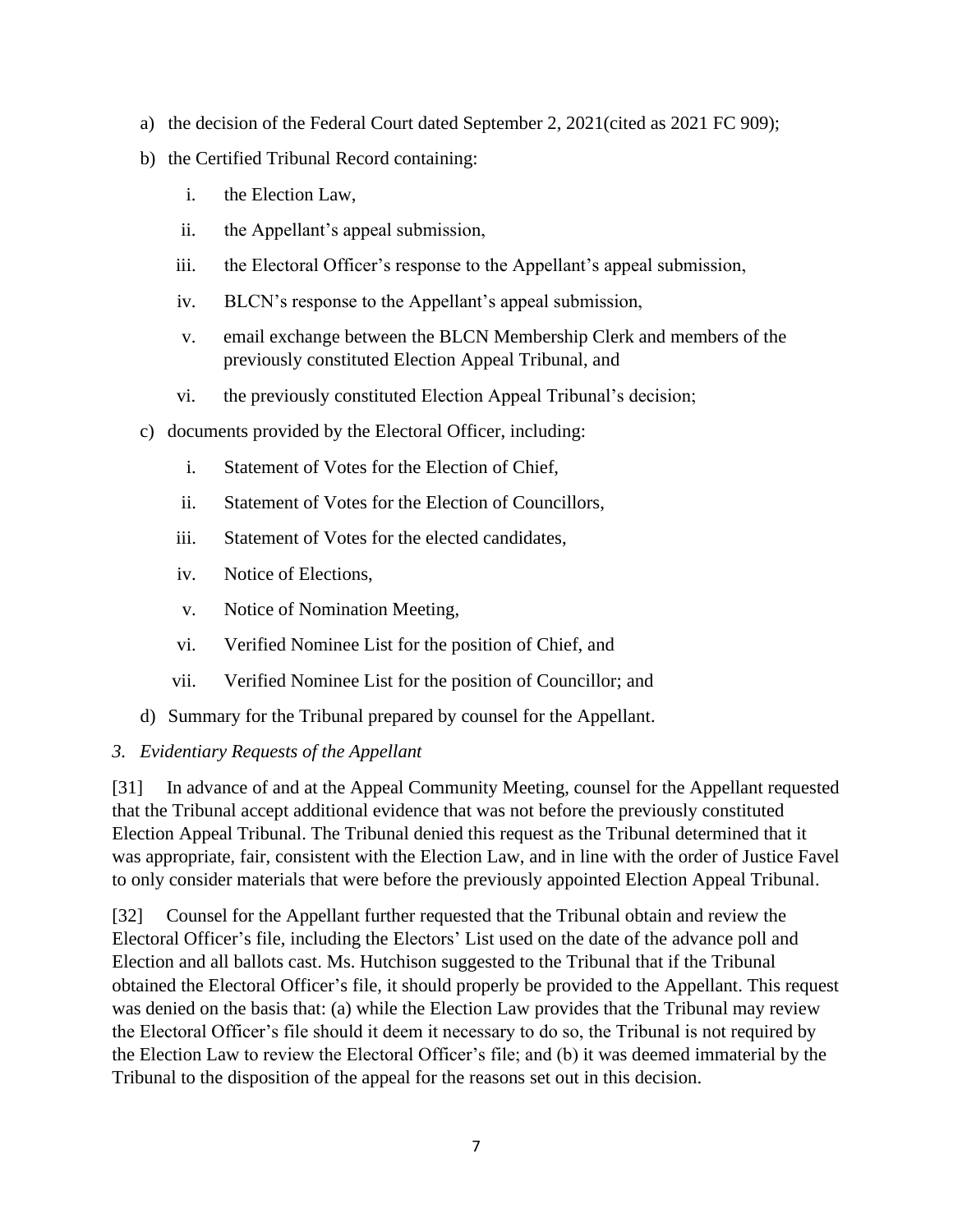### **F. THE TRIBUNAL'S DECISION**

[33] Having reviewed and heard all written and oral evidence and submissions, the Tribunal makes the following decisions with respect to the grounds of appeal put forward by the Appellant.

*a. The Electors' List was posted late in contravention of section 9.10 of the Election Law.*

[34] The Appellant challenges the validity of the Election based on the Electors' List being posted late. Section 9.10 of the Election Law provides that the Electors' List be posted "…at least four (4) weeks before the nomination meeting". As above, The Tribunal finds that the Electors' List was posted late in contravention of section 9.10 of the Election Law. However, no evidence was led by the Appellant that such failure materially and directly impacted the Election results.

[35] In her oral presentation, counsel for the Appellant asserted that the Electoral Officer's failure to post the Electors' List on time resulted in (a) the BLCN community losing the opportunity to scrutinize the list at the early stages of the electoral process; and (b) the candidates seeking a new position on Council being denied access to the Electors' List to assist them in their campaigning for the majority of the pre-election period. This may be so. However, the Appellant provided no evidence that the Electoral Officer's failure to post the Electors' List on time resulted in a single vote being cast by an ineligible elector or that any electors would have voted differently should the Electors' List have been posted on time.

[36] The standard set by the Election Law is that the failure of the Electoral Officer to post the Electors' List on time must be shown to have materially and directly impacted the Election results. Beyond speculative impacts, the Tribunal has no evidence that this occurred. Accordingly, on a balance of probabilities, this ground must fail.

*b. The interpreters appointed to be present at each polling place were related to the candidates and could have easily influenced the vote of electors.*

[37] The second ground of appeal is the Appellant's allegation of an apprehension of bias of the interpreters due to both being related to candidates. Section 11.6 of the Election Law requires that the Electoral Officer appoint interpreters to be present at the polling place(s). As above, the Tribunal finds that the interpreters appointed for the advance poll and the Election, Louise (Lewis) Adby and Marilyn Gladue, are closely related to one or more candidates in the Election and Louise (Lewis) Adby is the mother of Councillor Felix Lewis.

[38] Despite the foregoing, the Election Law does not provide any guidelines about the appointment of interpreters. Specifically, the Election Law does not provide that an interpreter may not be related to candidates or be a BLCN member, nor does it provide any requirement for the names of the interpreters to be disclosed to the electors in advance of an election. Further, no evidence was led by the Appellant that the interpreters being closely related to one or more candidates materially and directly impacted the results of the Election.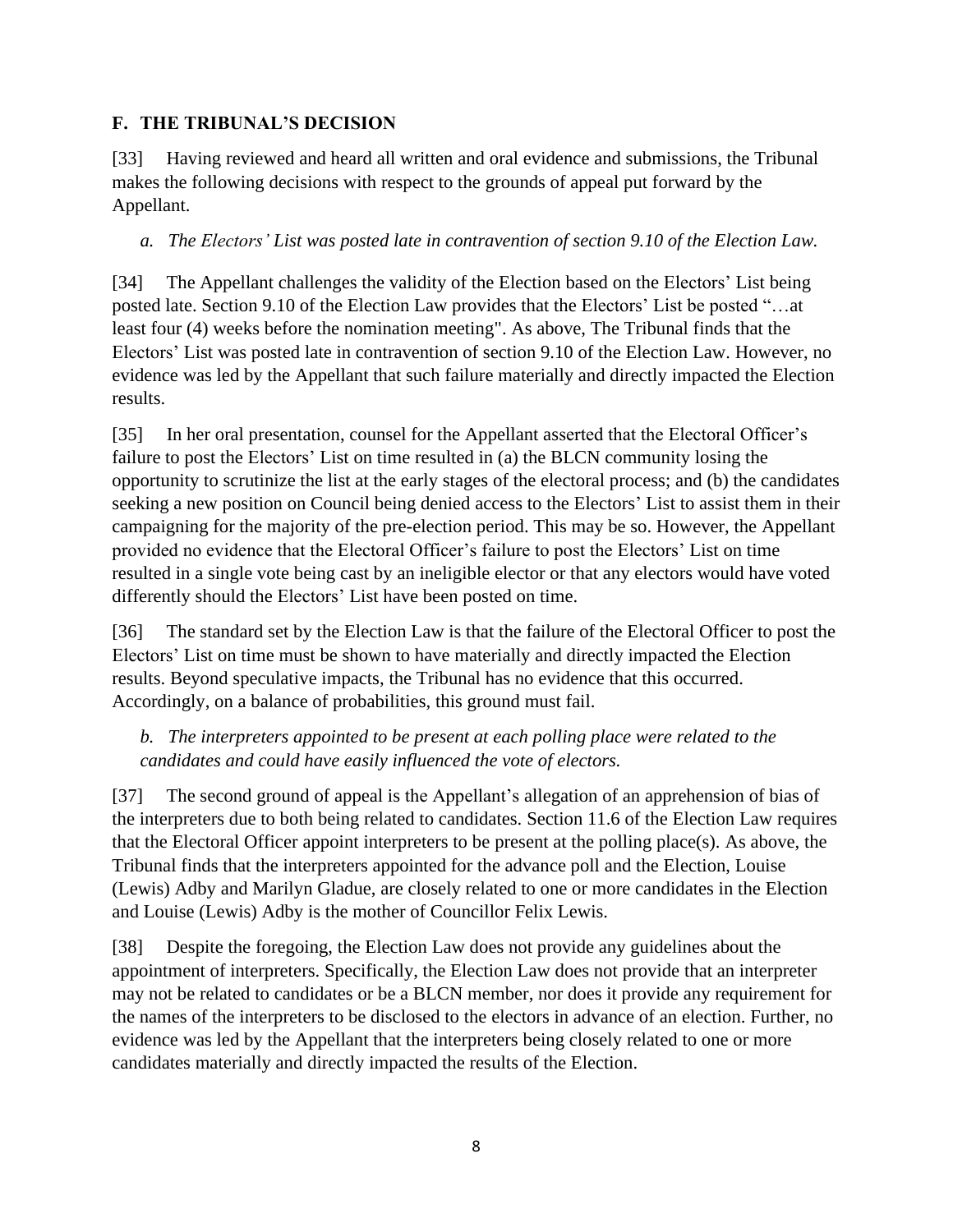[39] In his appeal, the Appellant asserts that the interpreters "...could have easily influenced the electors on who to elect." Again, this may be so, and could be true of any interpreter who has some stronger relationship with one candidate over another. However, the Appellant provided no evidence that suggests that any electors' votes *were* influenced by the interpreters. Beyond speculation, the Tribunal has no evidence that this occurred. Accordingly, on a balance of probabilities, this ground must fail. The Tribunal also notes that First Nations communities, even larger First Nations communities, are small in the sense that many within the community are related. Therefore, it is not unexpected that certain individuals involved in the electoral process will be related in some way to the candidates.

*c. The ballots were not checked by the Electoral Officer or his deputy for the Electoral Officer's initials before being placed in the ballot box, and the electors were allowed to place their ballots directly into the ballot box, contrary to section 11.13 of the Election Law.*

[40] Thirdly, the Appellant challenges the Election on the ground that the ballots were not checked by the Electoral Officer or his deputy for the Electoral Officer's initials before being placed in the ballot box, and the electors were allowed to place their ballots directly into the ballot box in contravention of section 11.13.

[41] The Appellant provided abundant evidence that, on multiple instances, electors were allowed to place their ballots directly into the ballot box and that the Electoral Officer or his deputy did not check for the Electoral Officer's initials before the electors placed their ballots in the ballot box. As stated above, the Tribunal finds that the electors' ballots were not checked by the Electoral Officer or his deputy for the Electoral Officer's initials before being placed in the ballot box, and the electors were allowed to place their ballots directly into the ballot box, contrary to section 11.13 of the Election Law. However, the Tribunal also accepts the Electoral Officer's evidence that all ballots were accounted for which were issued and deposited in the ballot box. All such ballots had the initials of the Electoral Officer or his deputy on them when counted.

[42] Despite the foregoing breach, no evidence was led by the Appellant that such failure materially and directly impacted the Election results. No evidence was led, for example, that an elector cast more than one vote or that an ineligible elector cast a vote, or that a scrutineer expressed any concerns with the ballots counted. Rather, the Appellant has invited the Tribunal to speculate and conclude that, on a balance of probabilities, the Electoral Officer's breach resulted in electors casting more than one vote. We have been presented with no evidence that this occurred. Accordingly, on a balance of probabilities, this ground must fail.

*d. Three electors were assisted in voting by a family member and/or interpreter rather than the Electoral Officer or his deputy. They were present in the voting compartment in contravention of section 11.14 of the Election Law.*

[43] The fourth ground of appeal is the Appellant's allegation that, on three occasions, a family member and/or interpreter was permitted in the voting compartment with an elector contrary to section 11.14 of the Election Law. Section 11.14 of the Election Law provides, among other things, that no person is allowed in the voting compartment other than the elector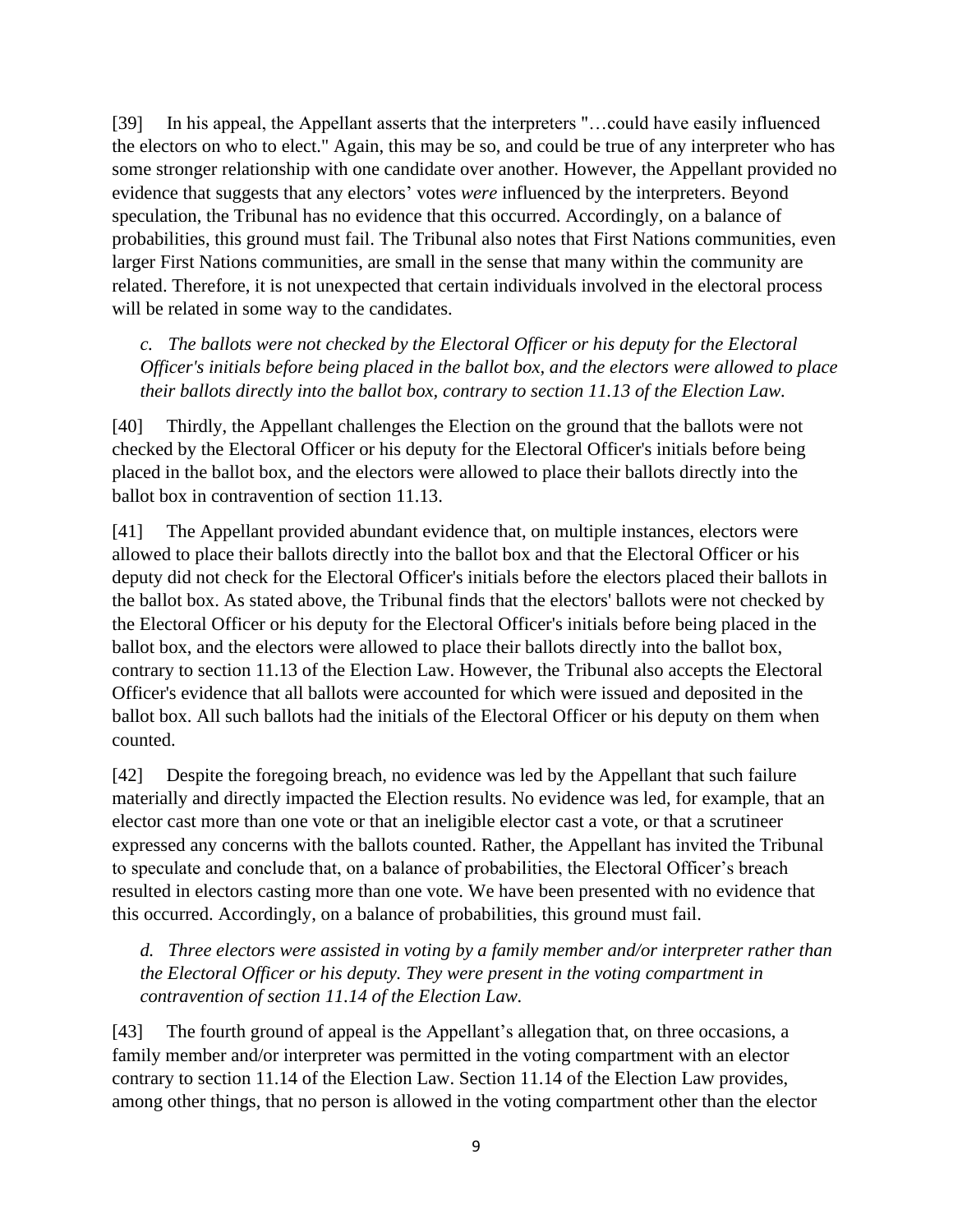who is voting. As above, The Tribunal finds that three electors were assisted in voting by a family member and/or interpreter rather than the Electoral officer or his deputy and were present in the voting compartment in contravention of section 11.14 of the Election Law.

[44] As outlined above, the difference in votes between Chief Germaine Anderson and the first runner-up for Chief was four votes. The vote difference between the elected Councillor who received the fewest votes, Felix Lewis, and the first runner-up for Councillor was four votes. Even if the Tribunal were to accept that all three electors who were assisted by a family member and/or interpreter had their votes influenced or changed, which we do not, the Tribunal has still not been presented with sufficient evidence on which to determine, on a balance of probabilities, that the breach materially and directly impacted the results of the Election.

[45] In oral submissions, counsel for the Appellant suggested that, should the Tribunal choose to review the Electoral Officer's file, we would find that the Electoral Officer failed to track who received assistance voting as required by section 11.15 of the Election Law. We have already commented on our response to the suggestion that we should review the Electoral Officer's file. However, even if we had reviewed the Electoral Officer's file and found that Appellant counsel's comments are accurate, we would still be left without any evidence that a family member and/or interpreter who was present in the voting compartment with an elector influenced or changed that Electors' vote. Absent such evidence, we are forced to speculate. We can not overturn an election based on speculation about what *may* have happened – especially when the Election Law requires that we determine, on a balance of probabilities, that the breach materially and directly impacted the results of the Election. We must make a decision based on the evidence presented and available to us. Accordingly, on a balance of probabilities, this ground must also fail.

### **G. CONCLUSION**

[46] For the reasons set out in this decision, the Tribunal finds that there is no basis for overturning the results of the Election. This result is no doubt disappointing to the Appellant, and the Tribunal wishes to acknowledge the immense personal and financial sacrifice made by the Appellant in pursuing his appeal and in standing up for BLCN's law. It is our hope that our comments in this decision will ensure that BLCN's Election Law is followed, respected, and treated as law.

[47] The appeal is dismissed.